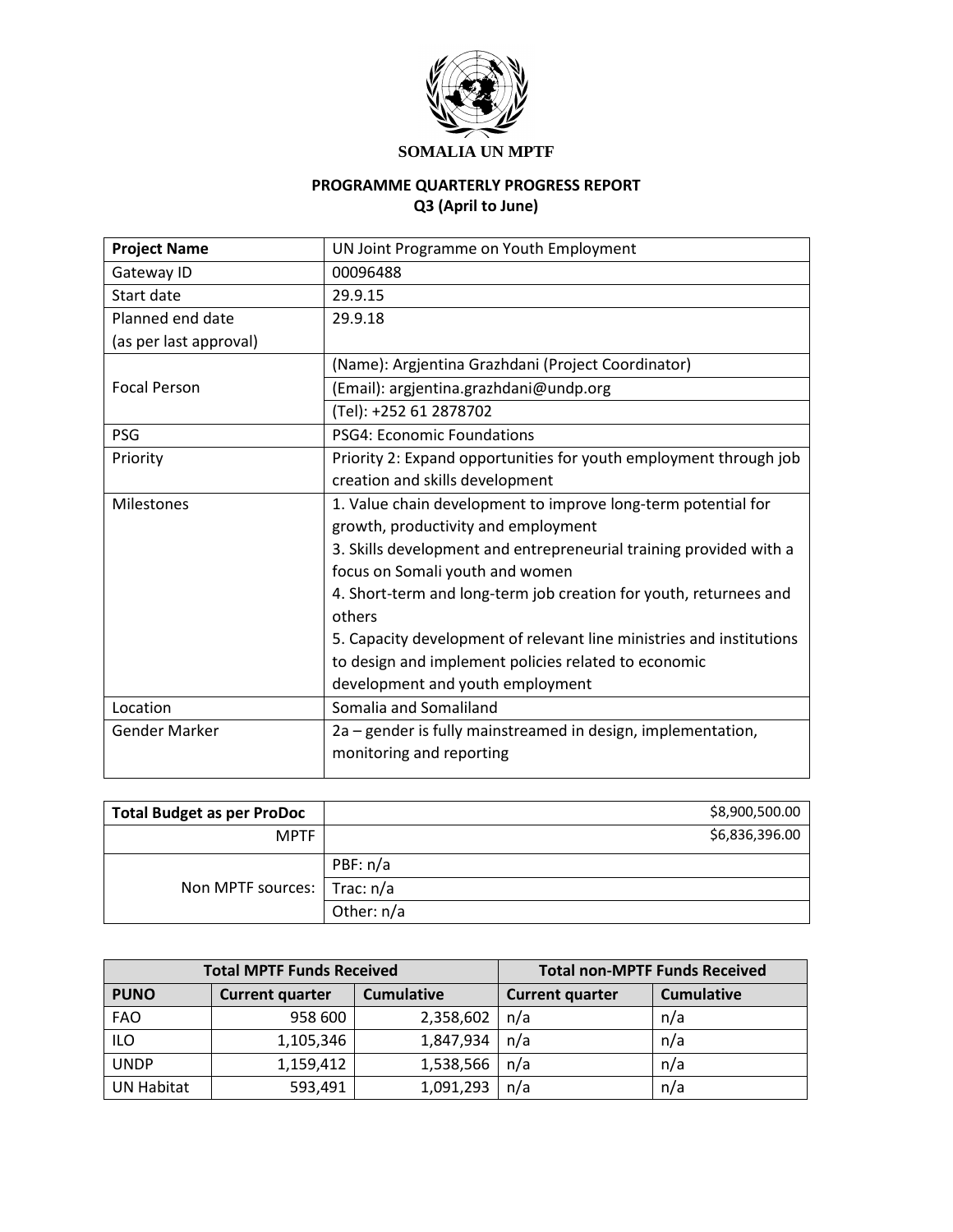

#### **SOMALIA UN MPTF**

| JP Expenditure of MPTF Funds (USD) <sup>1</sup> |                        | JP Expenditure of non-MPTF Funds |                        |                   |
|-------------------------------------------------|------------------------|----------------------------------|------------------------|-------------------|
| <b>PUNO</b>                                     | <b>Current quarter</b> | <b>Cumulative</b>                | <b>Current quarter</b> | <b>Cumulative</b> |
| <b>FAO</b>                                      | 148,973.00             | 1,300,588.00                     | n/a                    | n/a               |
| <b>ILO</b>                                      | 125,476.35             | 716,100.19                       | n/a                    | n/a               |
| <b>UNDP</b>                                     | 10,534                 | 254,024.00                       | n/a                    | n/a               |
| <b>UN Habitat</b>                               | \$54,815.38            | \$282,269.31                     | n/a                    | n/a               |

### **SITUATION UPDATE**

Baseline conditions for implementation are substantially unchanged since the finalisation of the programme document in July 2015. Chronic levels of youth unemployment and underemployment continue to persist in all eight project locations, resulting from low demand from the emerging private sector and, to a lesser extent, skills mismatches. The security and access situation with respect to the project locations also remains substantially unchanged.

### **QUARTERLY PROGRESS REPORT RESULTS MATRIX**

#### **OVERALL OUTCOME**

**Somali economy revitalised and expanded with a focus on livelihood enhancement, employment generation and broad-based inclusive growth**

**Sub-Outcome 1 – Improved long-term potential for growth, productivity, and employment through 6 value chain implementation plans**

#### *Output 1.1 Capacities of public private and academic institutions built to undertake value chain analysis and key interventions identified*

|                                                          | Final  | Progress on Output Indicator |                    |
|----------------------------------------------------------|--------|------------------------------|--------------------|
| Indicator                                                | Target | <b>This Quarter</b>          | Cumulative         |
| Number of public, private and academic actors trained on | 30(9)  |                              | $112**$            |
| value chain methods                                      | women) |                              |                    |
| Number of value chains analyses in selected sectors and  |        |                              |                    |
| <b>locations</b>                                         |        |                              |                    |
| Number of value chain implementation strategies approved |        | $1 - \ln$ Progress           | $1 - \ln$ Progress |
|                                                          |        |                              |                    |

**Sub-Outcome 2 – Enhanced longer term employability of youth in sectors with high growth and employment potential**

*Output 2.1 Curricula developed for occupations identified by value chain analysis and prioritized by Federal Government and Regional States*

|                               | Final  | Progress on Output Indicator      |                   |
|-------------------------------|--------|-----------------------------------|-------------------|
| Indicator                     | Target | This Quarter<br><b>Cumulative</b> |                   |
| Number of curricula developed |        | 3 – In Progress                   | $3 -$ In Progress |
|                               |        |                                   |                   |

<sup>1</sup> **Uncertified expenditures**. Certified annual expenditures can be found in the Annual Financial Report of MPTF Office [\(http://mptf.undp.org/factsheet/fund/4SO00](http://mptf.undp.org/factsheet/fund/4SO00) )

 $\overline{a}$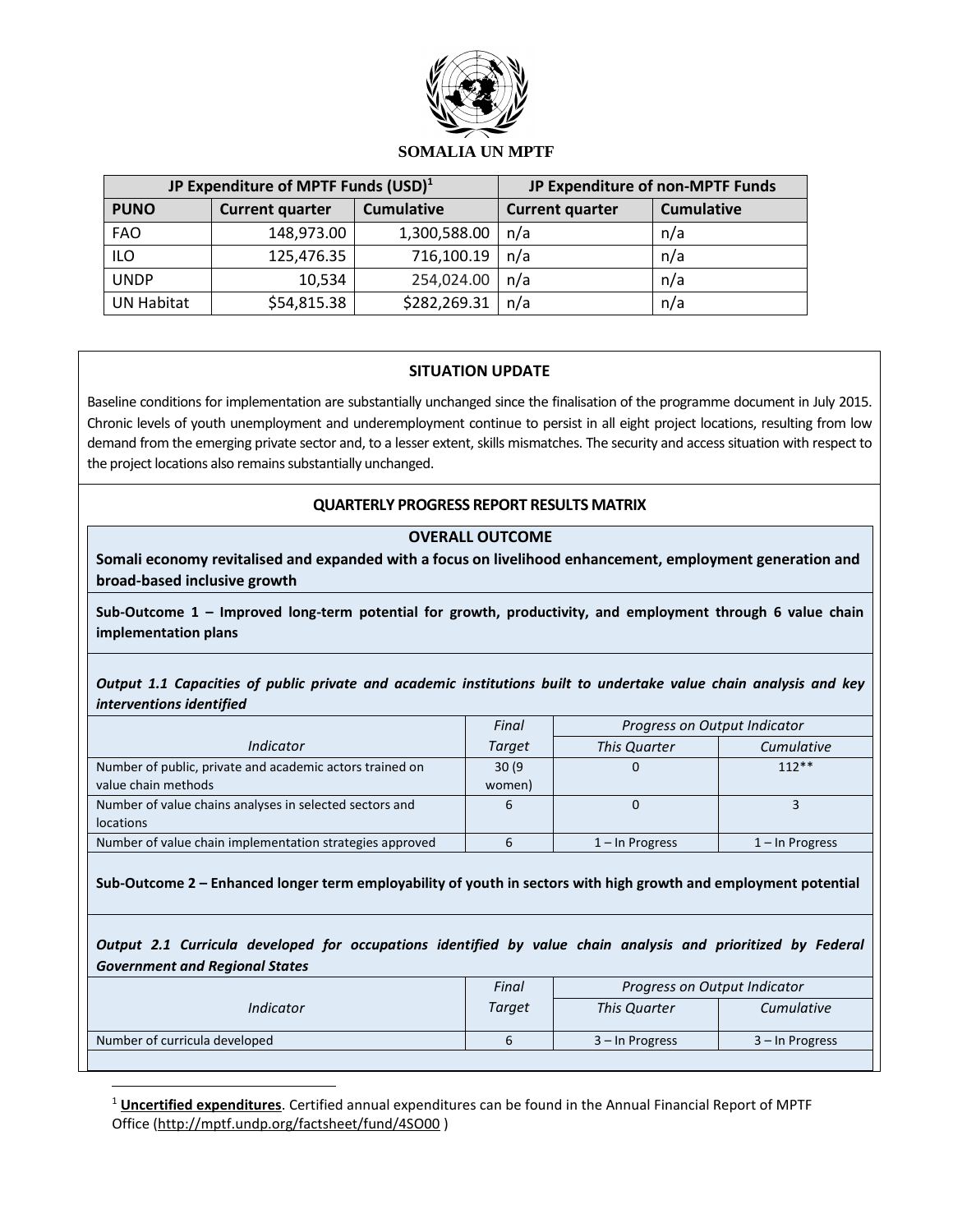

| Output 2.2 Programmes of vocational, business and life skills training provided for at least 20,000 youth |         |                              |            |  |
|-----------------------------------------------------------------------------------------------------------|---------|------------------------------|------------|--|
|                                                                                                           | Final   | Progress on Output Indicator |            |  |
| Indicator                                                                                                 | Target  | This Quarter                 | Cumulative |  |
| Number of Somali youth trained                                                                            | 20,000  | 1330                         | 2350       |  |
|                                                                                                           | (6,000) |                              |            |  |
|                                                                                                           | women)  |                              |            |  |

## *Output 2.3 Capacity of ministries and institutions for the collection, analysis and storage of labour and market data and youth employment programming developed*

|                                                               | Final  | Progress on Output Indicator |            |  |
|---------------------------------------------------------------|--------|------------------------------|------------|--|
| Indicator                                                     | Target | This Quarter                 | Cumulative |  |
| Number of ministries and local authorities trained to develop |        |                              |            |  |
| youth employment programmes                                   |        |                              |            |  |

#### *Output 2.4 One stop youth centre developed in Mogadishu and 2 satellite centres in other urban areas*

|                                                        | Final<br>Target | Progress on Output Indicator |               |  |
|--------------------------------------------------------|-----------------|------------------------------|---------------|--|
| Indicator                                              |                 | This Quarter                 | Cumulative    |  |
| Number of one stop youth centres and satellite centres | 3 (one stop     | $1 - \ln$ Progress           | 1 completed   |  |
| developed / rehabilitated                              | vouth           |                              | 1 in progress |  |
|                                                        | centre plus     |                              |               |  |
|                                                        | 2 satellite     |                              |               |  |
|                                                        | centres)        |                              |               |  |

**Sub-Outcome 3 – Productive Infrastructure rehabilitated through labour-intensive methods**

#### *Output 3.1 Rural productive infrastructure projects implemented*

|                                                    | Final      | Progress on Output Indicator |       |
|----------------------------------------------------|------------|------------------------------|-------|
| Indicator                                          | Target     | This Quarter<br>Cumulative   |       |
| Number of short-term rural jobs created            | 16,000     | 1033                         | 3490* |
|                                                    | (4,800)    |                              |       |
|                                                    | women)     |                              |       |
| Number of rural productive infrastructure projects | <b>TBD</b> | 9                            | 37    |
| implemented                                        |            |                              |       |

#### *Output 3.2 Urban infrastructure projects implemented*

|                                                     | Final      | Progress on Output Indicator |            |
|-----------------------------------------------------|------------|------------------------------|------------|
| Indicator                                           | Target     | <b>This Quarter</b>          | Cumulative |
| Number of short-term urban jobs created             | 14,000     | 807<br>2,807                 |            |
|                                                     | (4,200)    |                              |            |
|                                                     | women)     |                              |            |
| Number of urban infrastructure projects implemented | <b>TBD</b> |                              |            |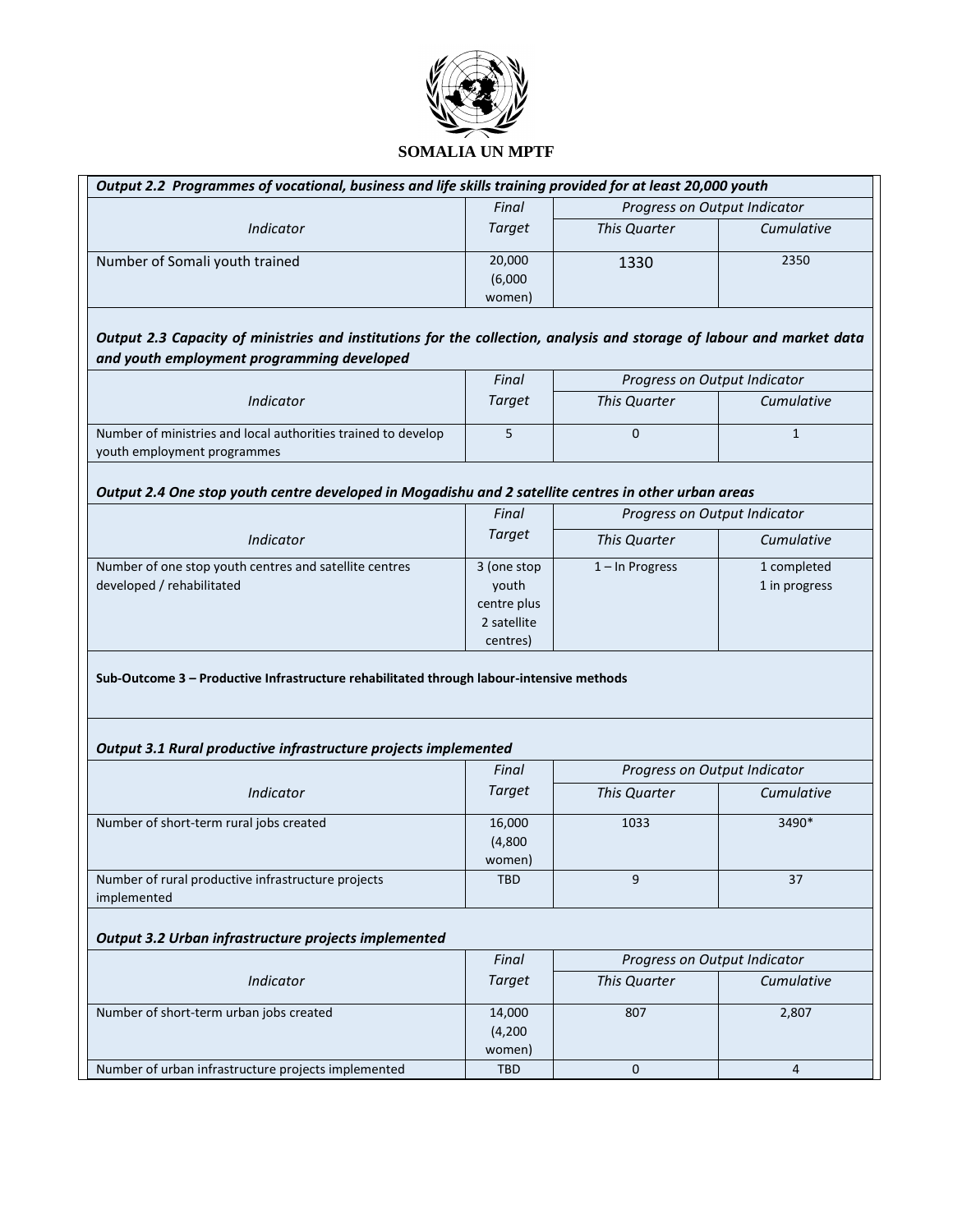

### **NARRATIVE**

*Output 1.1 Capacities of public private and academic institutions built to undertake value chain analysis and key interventions identified (UNDP)*

- Due to budgetary constraints, a decision was taken to focus value chain interventions for the remainder of 2016 on one of the three sectors for which profiles were completed, namely the fisheries sector. Overall the analysis suggests that the fisheries sector has the potential to create somewhere in the region of 28'000-40'000 new full time jobs and a further 33'000-45'000 part time jobs if present yields are increased to meet potential annual production estimates of 380-500 Mio.
- After further reflection, a decision was taken to narrow the focus of the planned intervention down further to target the pelagic dried fish sector. Compared to the broader 'wet fish' sector, this has several distinct advantages from the perspective of YES. Dried fish production is highly labour intensive and does not require major capital investments in the cold chain. It can be undertaken in more remote coastal regions, and the opportunity exists to build on existing small-scale (artisanal) production that is marketed mainly to Kenya (Mombasa), Ethiopia and Yemen.
- Work commenced on a detailed dried fish value chain development intervention, that will combine inputs from the UNDP, FAO and ILO project teams over the duration of the project. The intervention will include a detailed analysis of market needs (in Africa and the Indian Sub-continent), and training support for potential local producers in commercial fishing techniques, the manufacture and repair of equipment, and fish drying, processing and packaging. A joint work plan for the initiative will be completed – and will commence implementation during Q4 2016.

*Output 2.1 Curricula developed for occupations identified by value chain analysis and prioritized by Federal Government and Regional States (ILO)*

- Labour market assessments were concluded to understand the employment opportunities and inform the design of vocational training programmes for unemployed and underemployed young men and women. These assessments were conducted in Jowhar, Abudwaq, Beledweyn, Baidoa, Kismayo, Galkayo, Bosaso and Berbera.
- The focus shifted from undertaking skills gap analysis for the three Value Chains (VC's) to District level labour market assessments (inclusive of consumer survey and enterprise survey). The changes in type of studies were due to findings carried out by other programmes in early 2016, of which results revealed that the VC's initially targeted by the Youth Employment Programme offer minimum potential for employment opportunity. Thus a labour market assessment (LMA) was more suitable as it aimed at providing a snapshot of what goods and services were available and how satisfied consumers were with goods and services offered in a local market. Moreover, the LMA identified key areas where there is demand for specific goods or services as well as areas where there is limited or no demand.
- The methodology of market assessments was borrowed heavily from the ILO tools on Training for Rural Economic Empowerment (TREE) methodology. The methodology emphasised on the identification of potential income generating opportunities first, before designing corresponding training programs.
- Market Opportunity Surveys as part of the LMAs focused on the evaluation of current opportunities and constraints faced by market vendors and producers. The analysis was used to identify trades, products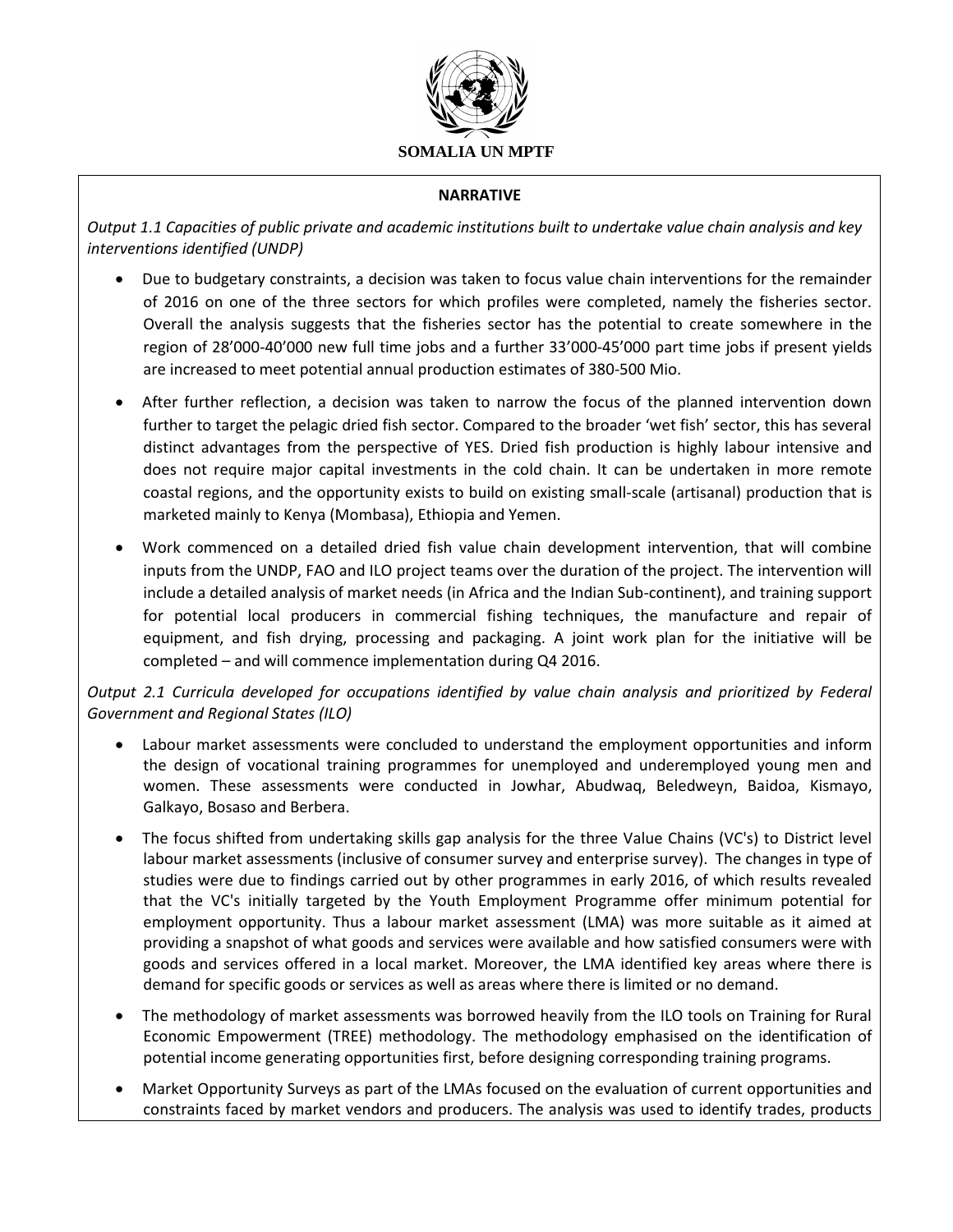

and services currently found lacking and deemed to have the potential to generate income, which can in turn be compared against existing skills to determine training needs.

 The sample design for the survey was expected to generate representative estimates for four domains of inference: general public, enterprises (both traders and producers), IDP Settlements (Kismayo, Galcayo, Bosasso) and all project selected Districts. Below is a table indicating the sample target and what sample was achieved.

| <b>District</b>  | General<br>Public | <b>Enterprises</b><br>(Enterprises | <b>IDP</b> | <b>Total</b><br>sample<br>(targeted | Sample<br>(Achieved | Response<br>rate $(\%)$ |
|------------------|-------------------|------------------------------------|------------|-------------------------------------|---------------------|-------------------------|
| Jowhar           | 72                | 72                                 |            | 144                                 | 146                 | 101.4                   |
| Abudwaq          | 30                | 14                                 |            | 44                                  | 45                  | 102.3                   |
| <b>Beledwein</b> | 48                | 48                                 |            | 96                                  | 103                 | 107.3                   |
| Baidoa           | 75                | 75                                 |            | 150                                 | 146                 | 97.3                    |
| Kismayo          | 55                | 55                                 | 30         | 140                                 | 137                 | 97.9                    |
| Galcayo          | 46                | 46                                 | 40         | 132                                 | 132                 | 100.0                   |
| Bossaso          | 55                | 55                                 | 30         | 140                                 | 145                 | 103.6                   |
| <b>Berbera</b>   | 30                | 20                                 |            | 50                                  | 56                  | 112.0                   |
| <b>Total</b>     | 410               | 384                                | 100        | 894                                 | 910                 | 101.8                   |

*Sample Targeted Vs. Achieved*

*Output 2.2 Programmes of vocational, business and life skills training provided for at least 20'000 youth (ILO)*

- The TVET assessment to map potential partners in the delivery of training and most importantly assess the capacity of these centres was concluded and reported during the first quarterly report. 134 TVET centres responded to the survey. This was followed by a more specific assessment of fishery training centres that was conducted after agreeing to focus on the fishery value chain for the first phase of the training. TVET partners were then identified in Berbera, Bosaso, Kismayo and Mogadishu.
- The findings from VC's indicate that there are major opportunities for employment in agro-based value chains, which may be more appealing to youth for example in input supplies, agro-processing, marketing, ICT for agriculture and rural finance. The youth agri-business package will also include an agribusiness fair to encourage Somali youth to engage in agribusinesses along the major commodity value chains in Somalia.

*2.2 b) Programmes of vocational, business and life skills training provided. (UN HABITAT)*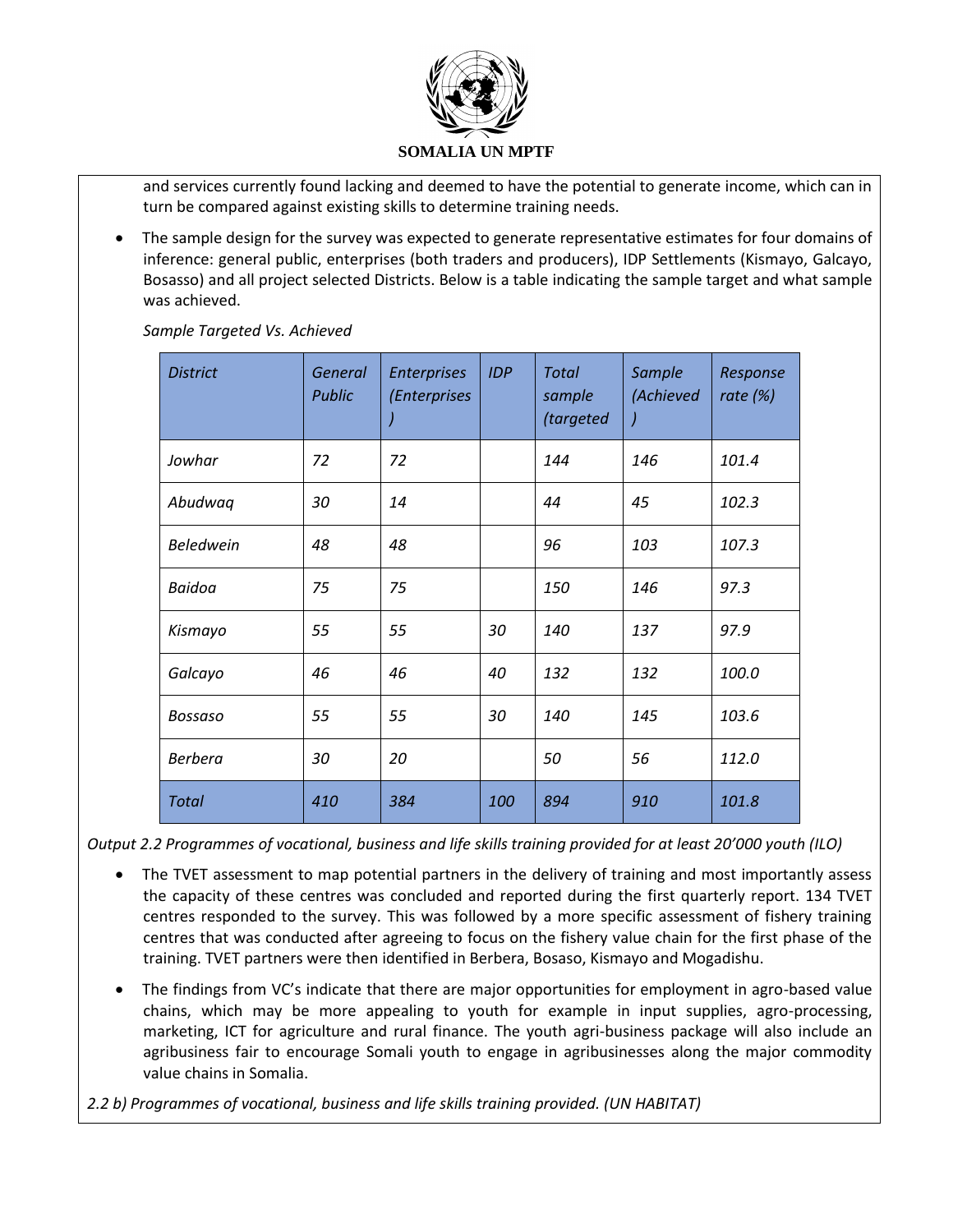

- Jamhuriya University of Science and Technology (JUST) in Mogadishu completed a detailed technical and economic report in Mogadishu on availability and costs of constructing raw materials, tools and equipment. This report was validated through a local workshop help at the MOYSC attended by 40 stakeholders.
- Development of the MOSYC curricula continued for i) the construction skills training programme and ii) the life skills training programme commenced.
- Negotiations with ARC and GIZ resulted in a partnership to get MOYSC staff trained to provide business development and start-up support to youth at the MOSYC.
- Weekly health talks commenced on 23 June 2016 with 36 participants (29 female and 7 male).
- Sports activities (football) commenced in May at the MOSYC (15 female and 15 male).
- Launch of the World Urban Campaign 'The City Youth Need' with 168 youth participants on 18 June (47 female and 121 male).

*Output 2.3 Capacity of ministries and institutions for the collection, analysis and storage of labour and market data and youth employment programming developed*

## No activities.

*Output 2.4a) One Stop Youth Centre developed in Mogadishu (MOSYC).* 

- 170 vulnerable youth from all 17 districts of Banadir Region participated in constructing the MOSYC in April 2016 and through this could generate some small income.
- The MOSYC site has been cleared of old sheds, garbage and construction debris, and a sports field and a training room have been constructed which are in use since May 2016.

## *Output 2.4 b) 2 One Stop Youth Satellite Centres developed in other urban districts*

- Ongoing discussions with partners in Kismayo, who are in the process of rehabilitating an old building and sports field to establish a youth centre with funds from the Somali Stability Fund, to provide vocational and life-skills training at their centre once they have completed construction.
- UN Habitat has hired a local coordinator to further the partnerships needed with the municipality, Kismayo youth and other stakeholders.

## *Output 3.1 Rural productive infrastructure projects implemented (FAO)*

- As part of the Youth employment programme, FAO provided short-term employment opportunities to 3'490 vulnerable youth in Kismayo, Cabudwaq, Beletweyne and Bosasso in the rehabilitation of irrigation canals and water catchments.
- 24 water catchments have been rehabilitated which further increased water storage capacity, enough to water 58'000 animals for a period of up to 3 months during the dry periods.
- 13 irrigation canals have been rehabilitated and will help channel water to farms increasing the area under irrigation by 900Ha serving 1,500 farmers. The improved irrigation is estimated to increase production from 1.4 Ton/Ha up to 3.5 Ton/Ha crop yields.
- To date, a total of USD 785,288 has been disbursed to these 3'490 youths for the rehabilitation of 13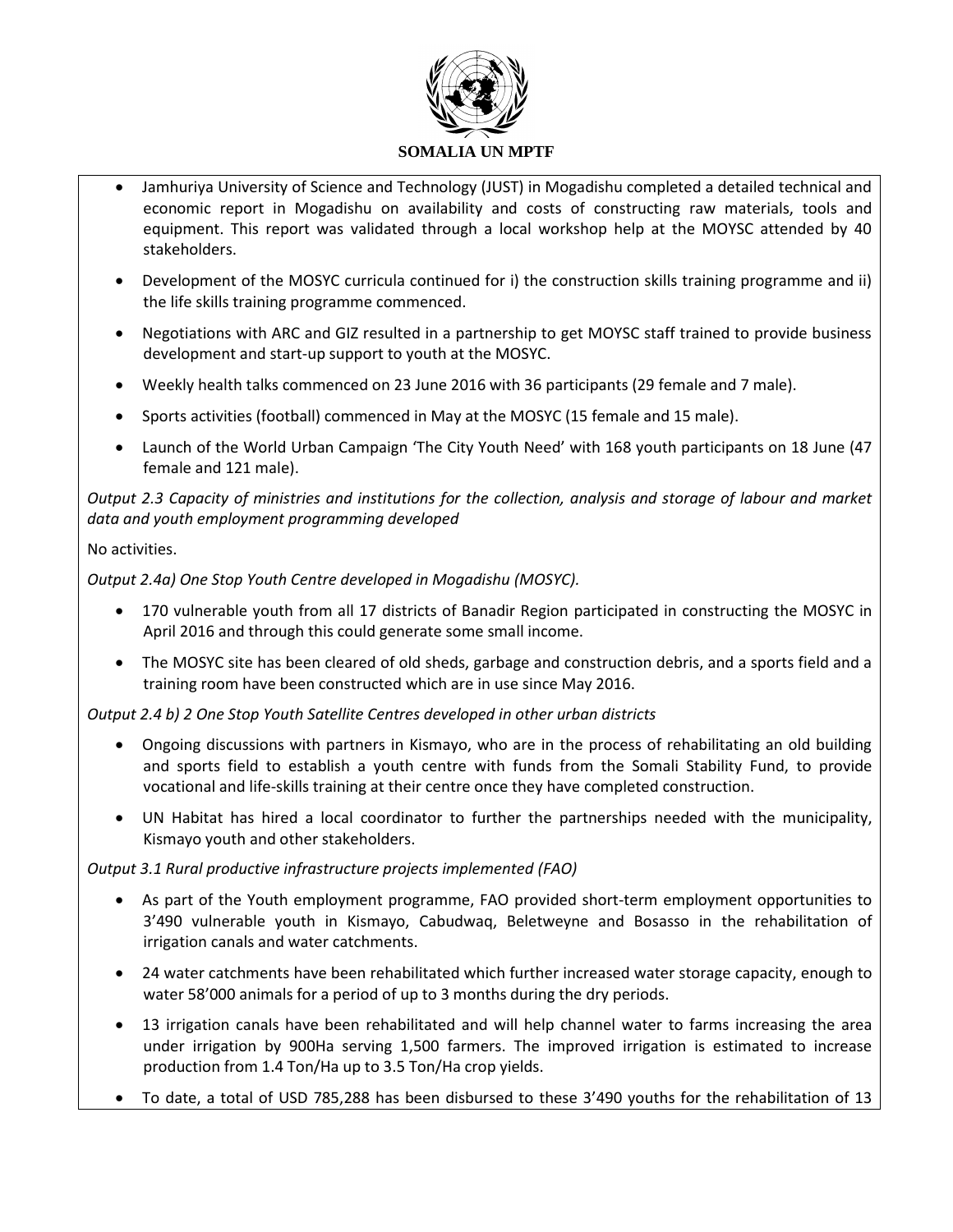

#### canals and 24 water catchments.

*Output 3.2 Urban infrastructure projects implemented (ILO)*

- In Berbera and Baidoa, youth have been involved in the rehabilitation of roads critical to improve access to markets and social facilities. The rehabilitation of Xannaano road in Baidoa and the construction of a tarmac road in Berbera to improve access to the port have created jobs for 800 youth, equivalent to 17,810 worker days.
- The concluded construction of the Xannaano gravel road in Baidoa was approximately 3,000m, with road widening to a minimum of 8 m. Embankment was necessary with approximately 0.3m high above the natural ground level. The rehabilitated road has already benefited residents who were unable to access business centres, shopping malls, markets and residential areas due to poor condition of the road or the congested main road. The road is expected to attract more business and employment opportunities along the bypass road. Data on the Impact of the rehabilitated road is currently being conducted by ground engineers. The Baidoa road rehabilitation urban works created 600 jobs and 13,500 worker days.
- The identification and appraisal of urban cash for work in Berbera was in conformity with the District Development Framework for Berbera city. The selected livestock access tarmac road is approximately 1.0 km long, the road passes and connects Maxjarka (Slaughter house) to Berbera port. This road is highly utilised by port workers, vehicles ferrying livestock and local authorities thus it was identified to be very crucial for the Berbera city.
- The Berbera tarmac urban works created 200 jobs and 4,300 worker days.

### **Other Key Achievements**

- The YES Programme Coordinator, Ms. Argjentina Grazhdani, resumed her position in mid-June.
- The YES Extraordinary Steering Committee (SC) was held on 3 July, where the issues of SC representation, government ownership and information sharing were discussed.

### *Outputs 2.2-4*

Most ILO certified entrepreneurship trainers reside in Puntland and Somaliland. Formerly identified trainers willing to travel to YES districts to train beneficiaries has been limited to trainers who reside in Puntland as Somaliland, as trainers are not currently willing to travel to YES districts outside Somaliland. It is therefore envisaged that training on manuals related to Managing your business and Developing a Business Plan will be staggered and planned according to limited available certified trainers. Therefore the training programme will take longer to complete.

## *Output 2.4a) One Stop Youth Centre developed in Mogadishu.*

- 34 youth from all 17 districts participated in a logo competition for the MOSYC.
- 270 youth from all 17 districts participated in the MOSYC site visit of the Swedish Ambassador and Head of the Somalia section on 25 May (120 female and 250 male).
- 500 youth participated in BRA led youth event at the MOSYC on 26 May.
- 22 youth participated in the Youth Advisory Training 4-10 June.

*Output 3.1*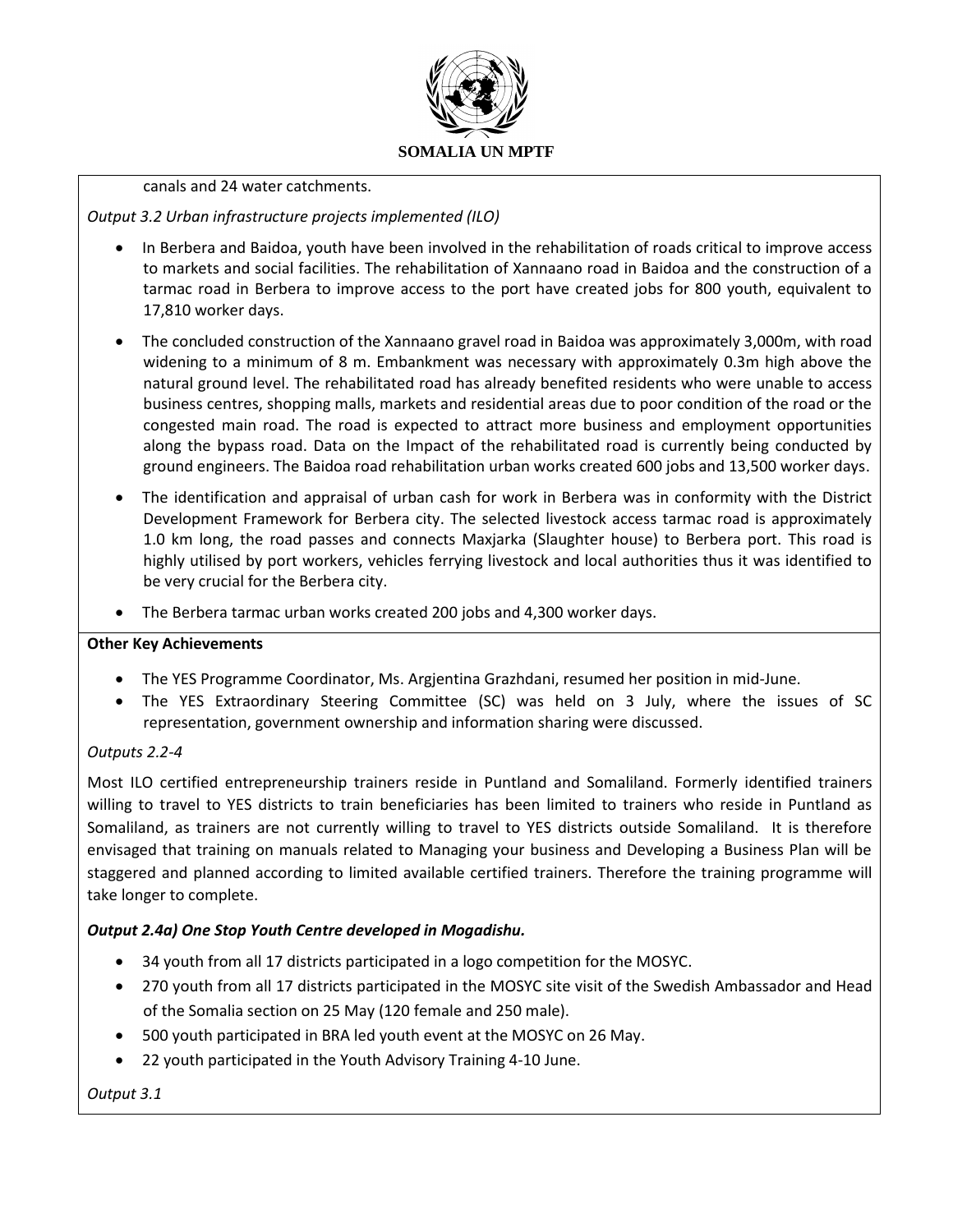

- With the next tranche of funds, planning is underway to implement activities in two Districts. The District of implementation will be determined by the end of the month once FSNAU releases the post-Gu assessment data of households in crisis
- FAO is also planning to implement mangrove restoration activities in Bosasso District with a small portion of the funds. This approach will consist of importing seedlings/pods, developing a nursery and then re-planting once the plants have developed. The youth will be engaged in the preparation and maintenance of the nursery beds before transplanting them. Important to note is that this approach will engage less beneficiaries but for a longer period of time.

## *Output 3.2*

 It was envisaged that urban infrastructure rehabilitation for Jowhar and Kismayo progress to be reported in the third quarterly report. In accordance to the work plans the urban cash for work interventions will commence in the next reporting period as type of interventions were already identified.

#### **Challenges and Lessons Learnt**

## *Outputs 2.2-4*

 Most ILO certified entrepreneurship trainers reside in Puntland and Somaliland, who are currently not willing to travel to YES districts outside Somaliland. It is therefore envisaged that training on manuals related to 'Managing Your Business and Developing a Business Plan' will be staggered and planned according to limited availability of certified trainers. Therefore the training programme will take longer to complete.

### *Output 2.4 a*

 Launch of activities to establish a Satellite One Stop Youth Centre in Kismayo has been delayed since the rehabilitation of a youth centre due to funds from the Somali Stability Fund being delayed. Additional funds would be needed to launch a youth centre within YES.

### *Output 3.2*

- It was envisaged that urban infrastructure rehabilitation for Jowhar and Kismayo progress would be reported in the second quarterly report of 2016. In accordance to the work plans, the urban cash for work interventions will commence in the next reporting period as type of interventions were already identified.
- The sustainability of the road project needs careful consideration as well as the operation and maintenance plans of the Road Development Authority (RDA) for roads under the municipalities' jurisdiction. The project will contact RDA through the district council to evaluate and ensure sufficient funds are available.

**Peacebuilding impact** (for Joint Programmes receiving PBF funding only)

N/A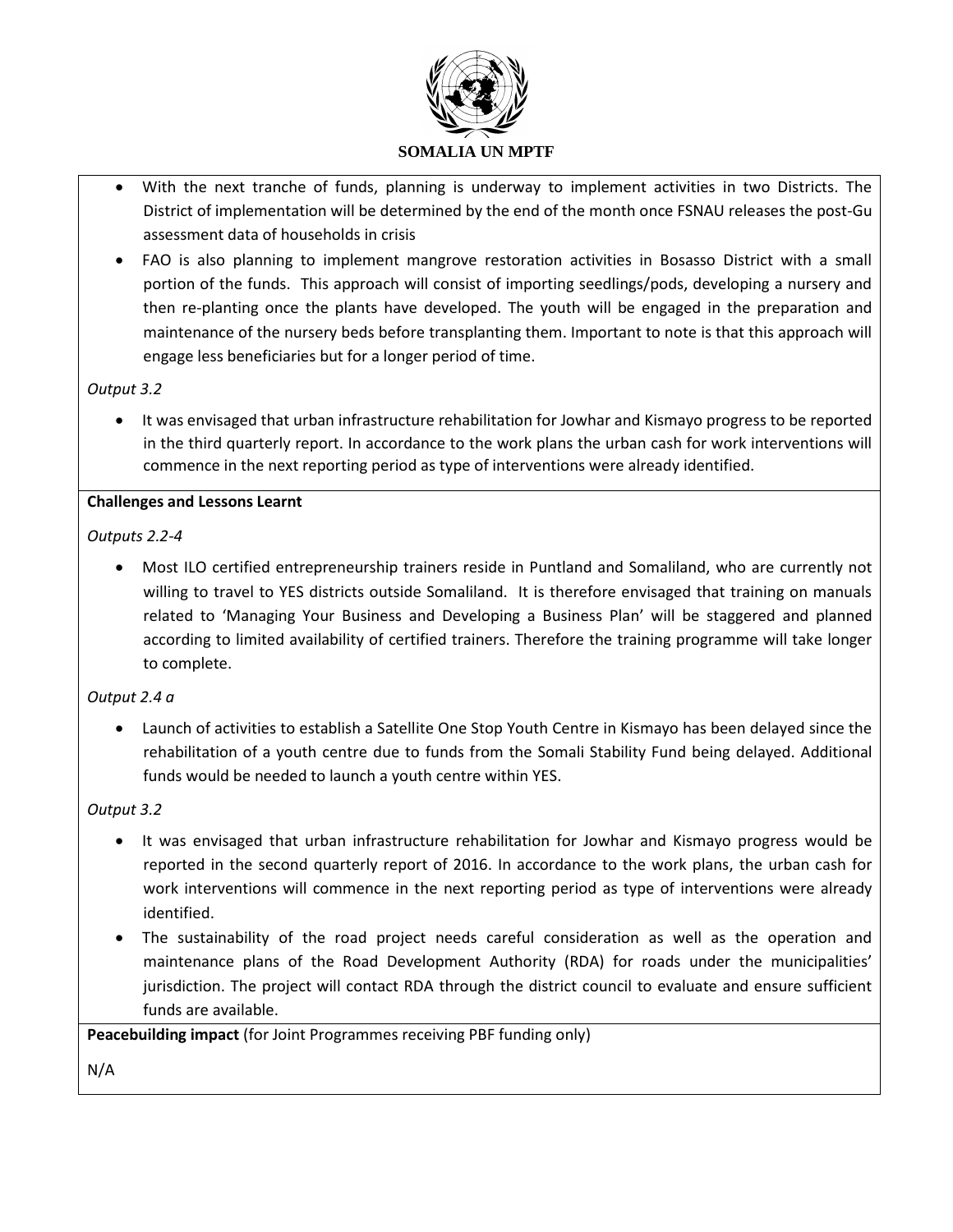

## **Looking ahead**

In addition to taking forward on-going activities referred to above, planned activities for the fourth quarter (September- December 2016) under each of the programme outputs - were reported as follows:

## *Output 2.2*

- Following the selection on partners, planning is underway for 420 youth to receive fishery training in partnership with Berbera Maritime and Fisheries Academy, Kaashif Development Initiatives (Mogadishu), Bosaso Technical and Vocational Education Centre and Kismayo Technical Institute. The fisheries curriculum mixes theory based learning, practical learning and apprenticeships. 200 youth will also receive agribusiness training, based on the ILO Managing your Agribusiness training manual that is part of the Start and Improve your Business manual, and the Youth Agribusiness Incubation Training Manual and Guidelines.
- TVET centres have been identified, youth selection is underway on potential beneficiaries prior to commencement of actual training programme.
- A youth in agribusiness fair is currently being planned and is scheduled to take place in August 2016, consisting of 200 selected youth to participate with a balanced gender representation, more details of the selected youth and impact of the fair will be indicated in the next reporting period.

### *Output 2.3*

LMA's findings and consolidated final report will be shared in the next reporting period.

### *Output 2.4*

- Start of longer term training activities at the MOSYC in August.
- Activities to establish a satellite One Stop Youth Centre in Kismayo will commence.

### *Output 3.2*

- Community consultations for the identification of new projects planned to take place in Beletweyn and Bosasso.
- Building on the sector profiles and TVET survey reports, training for the fisheries sector will commence using existing TVET institutions in Berbera, Bosasso, Kismayo and Mogadishu. Skills training in relation to sesame sector will commence in Baidoa, Beletweyne and Jowhar.
- Youth training activities will commence at MOSYC.
- The next phase of urban infrastructure rehabilitation will take place in Abudwaq, Jowhar and Kismayo. Road rehabilitation projects have already been identified through community consultations

#### Notes

\* disaggregated gender data pending